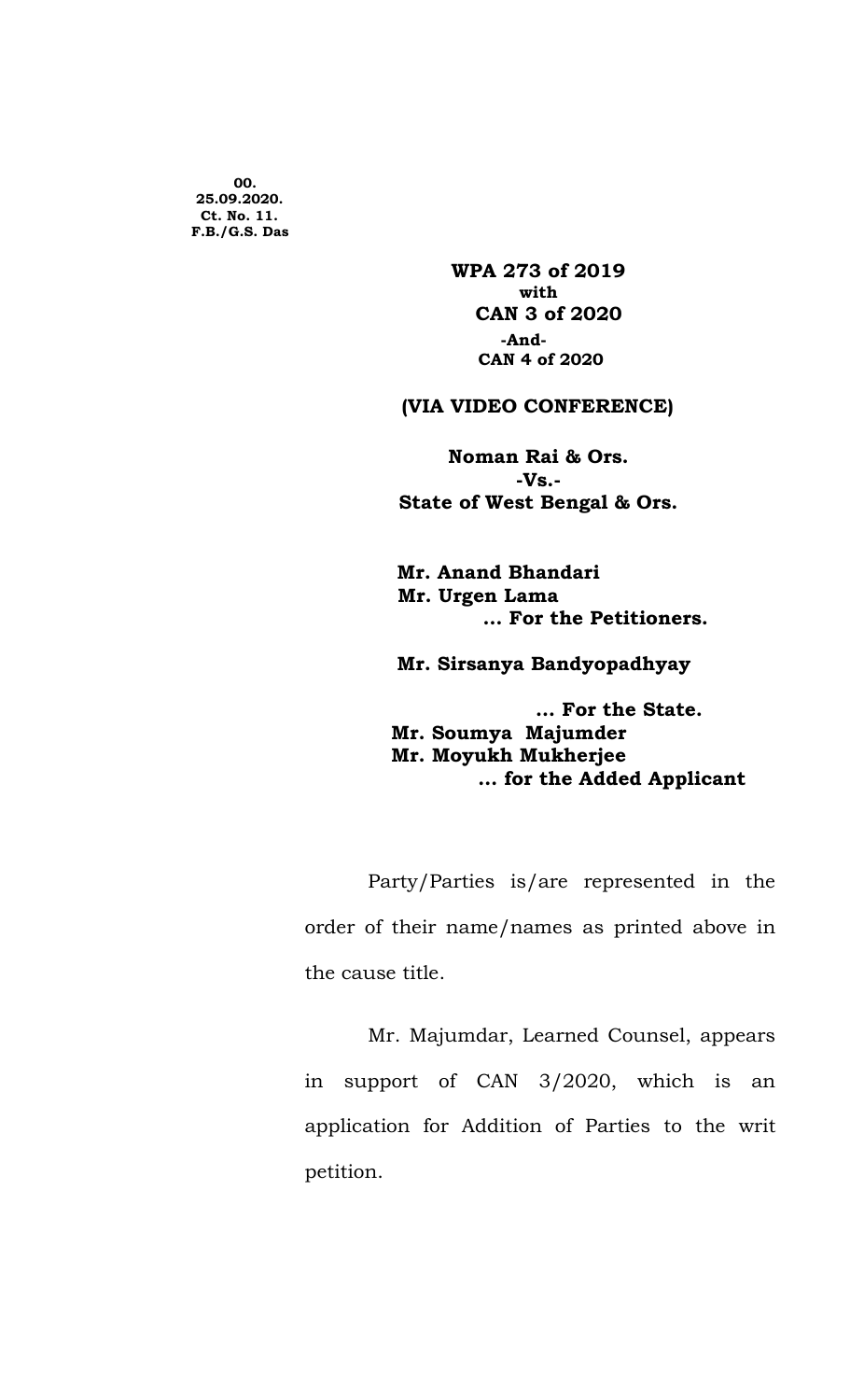The basic stand taken by Mr. Majumdar is that the application, being CAN 3 of 2020, supports the case of the writ petitioners. The joint case made out in the writ petition as well as by the Added Applicants is that the Staterespondents acted arbitrarily in replacing the Board of Councillors (BOC) of Darjeeling Municipality by invoking Section 431(1) and 431(2) of the West Bengal Municipal Act, 1993 (for short, the 1993 Act) without complying with the provisions of Section 431(1) and 431(2) (supra).

Both Mr. Bhandari, Learned Counsel appearing for the writ petitioners and Mr. Majumder, Learned Counsel for the Added Applicants, point out that the compliance of Sections 431(1) and 431(2) is mandatory and, without such compliance the BOC could not have been replaced by a sole Administrator.

Mr. Bandopadhyay, Learned Junior Standing Counsel representing the Staterespondents submits that the reasons in favour

2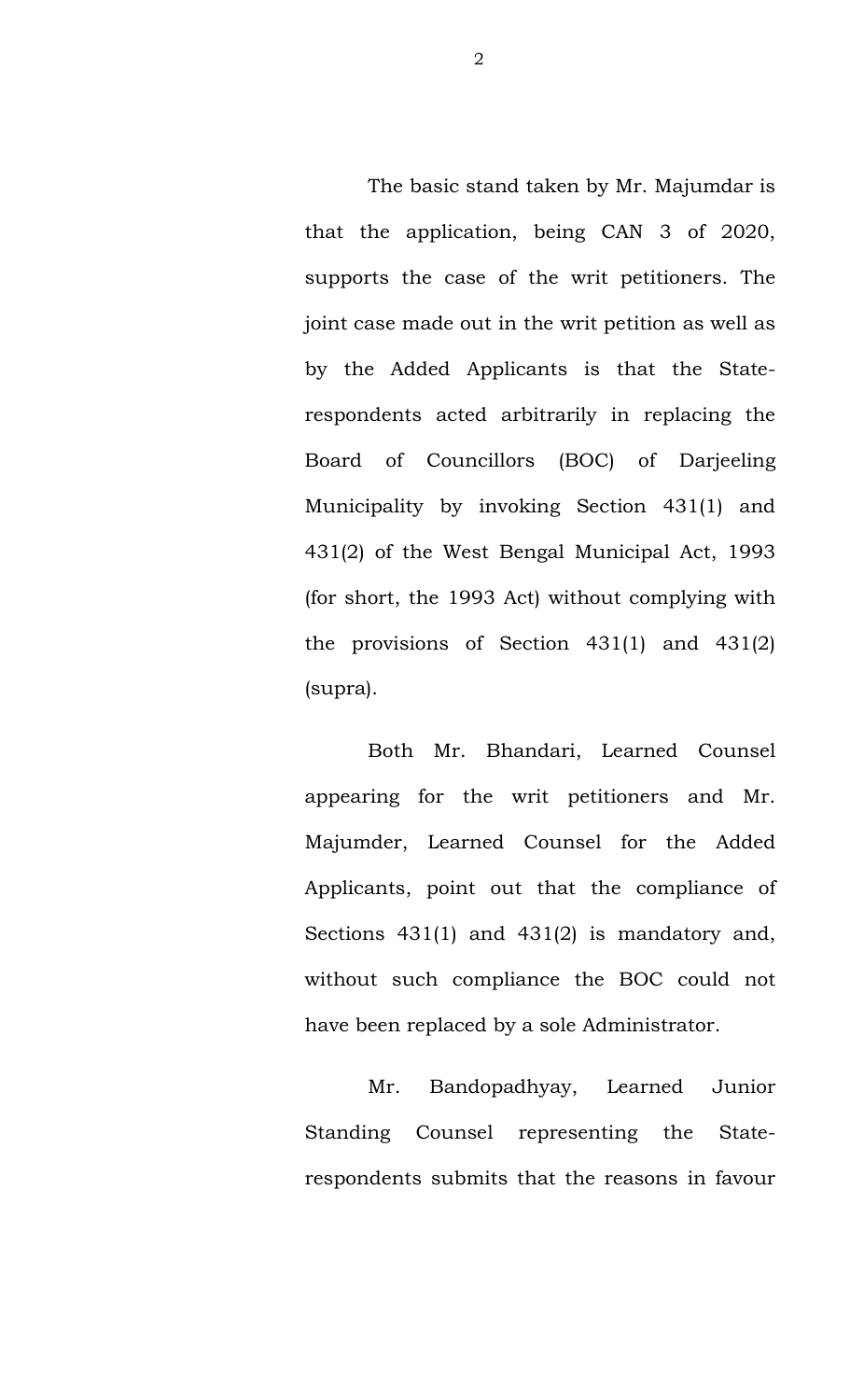of the State-respondents stands recorded in the Affidavit-in-opposition filed to the writ petition. It is asserted that once the Affidavit-in-opposition is presented before this Court, the State shall be in a position to demonstrate its compliance of Sections 431(1) and 431(2) (supra) of the 1993 Act.

Having considered the rival submissions, this Court is of the view that this matter requires a speedy consideration. This Court is of the further view that the scope of consideration is limited to establishing or, otherwise failing to do so, the faithful compliance by the Staterespondents of the requirements of Sections 431(1) and 431(2).

It therefore follows that in the event such compliance is not established, the Administrator will have to yield his position to the duly elected BOC which has a tenure of five years expiring in 2022.

The Added Applicants represented by Mr. Majumder undertake to file Paper Book(s)